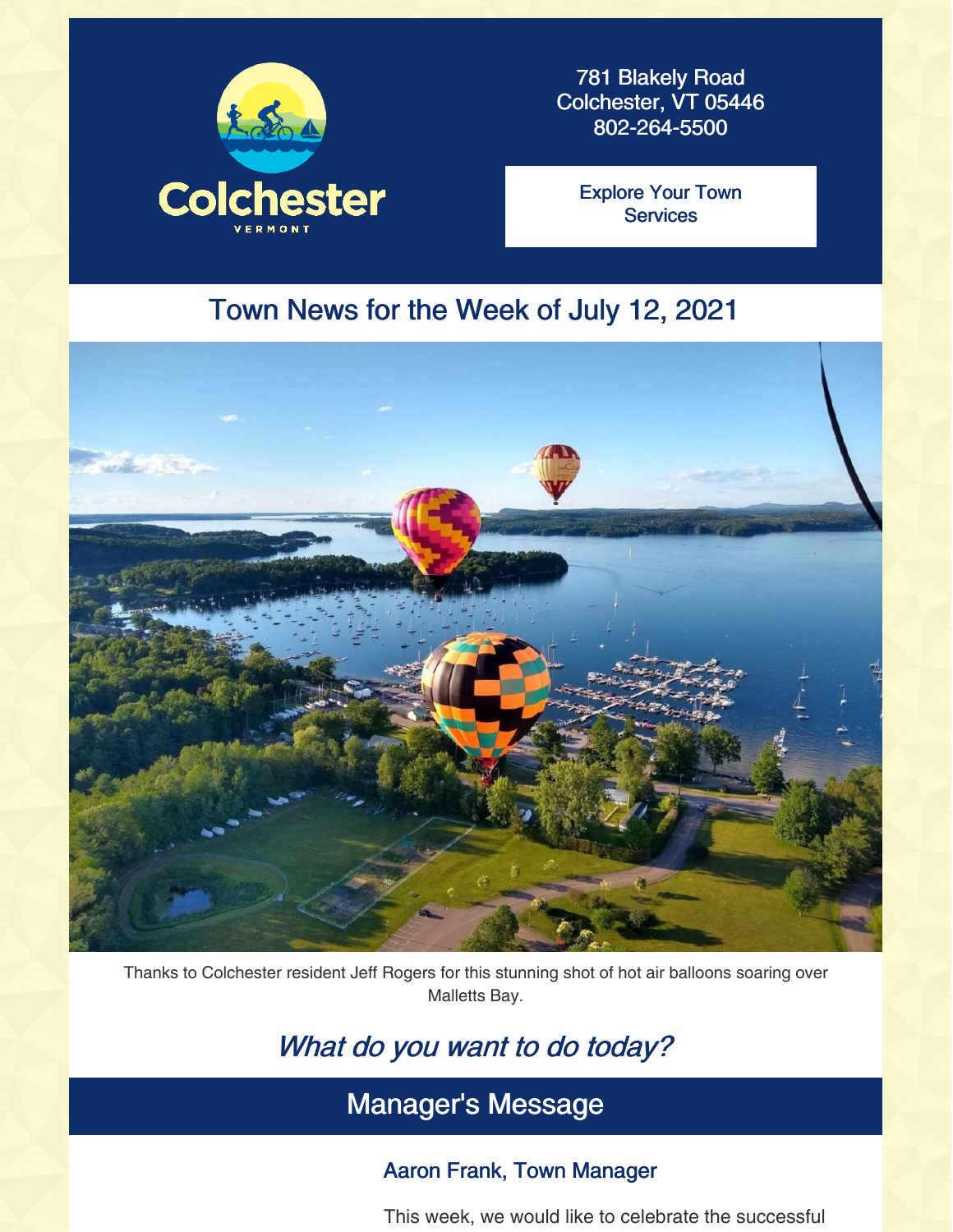

career of our Human Resources Director, Sherry LaBarge, who has retired from the town's employ at the end of last month. Sherry began employment with the Town of Colchester in the Town Manager's office in January of 1989, moving to Executive Assistant for Human Resources in September 1999 and in 2003, Human Resources Director.

In her 32 years with the town, Sherry recruited, hired, onboarded, encouraged, supported, and engaged

with year-round and seasonal employees as well as volunteer public safety staff. She made applicants feel wanted and respected during the hiring process, and she substantially contributed to the Town's long tenure rates.

Sherry always maintained consistency and fairness in employee relations, and held herself to the standards expected of others. During the COVID-19 pandemic, Sherry worked from her office to better serve the employees during an ever-changing situation, and helped manage the town at critical time when the Managers office staff was reduced.

Sherry also took on the task of patiently transferring decades of knowledge of our human resources operations to her successor. She substantially helped the employees, management, and the Selectboard succeed in their mission to provide services to the Town of Colchester, and we thank and honor Sherry for her dedicated and thoughtful service.

#### Colchester Historical Society

The 2021 Summer Newsletter for the Colchester Historical Society is now available. Learn more about the Colchester Log Schoolhouse, Colchester Pond, our town's July 4 parade history, one of our former local realtors, volunteer opportunities, and more. View the newsletter [here](https://colchestervt.gov/DocumentCenter/View/6743/Summer-2021-Colchester-VT-Historical-Society-Newsletter).



Whose cabin was this and where was it? **Find out in our Summer 2021 Newsletter!** 

# COVID-19 Update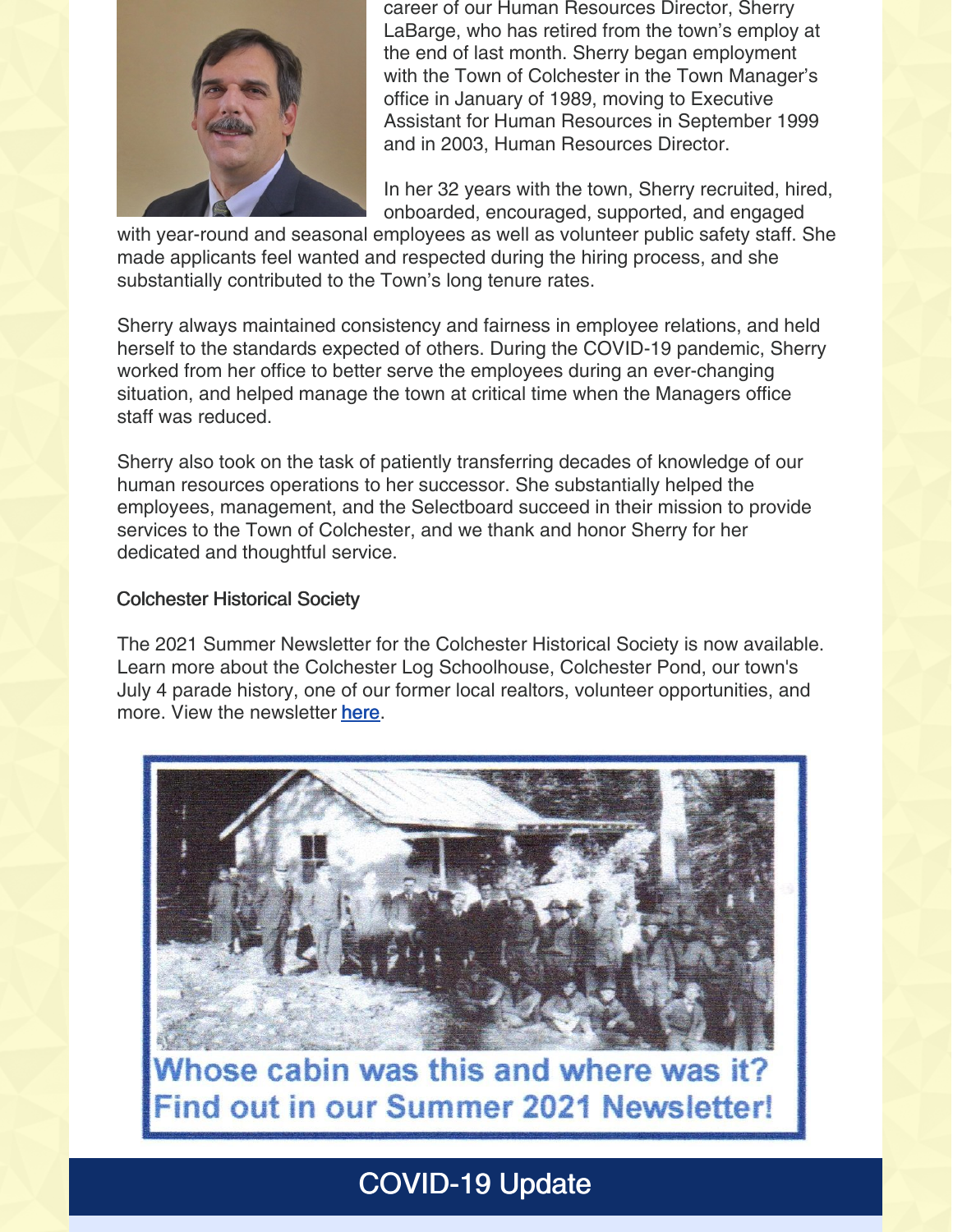Recent Cases: Chittenden County has had 27 new cases in the last 14 days. Read more [here](https://www.healthvermont.gov/covid-19/current-activity/vermont-dashboard).



### Walk-In Clinics Available

Although 82.4% of Vermont's population has received at least one dose of a COVID-19 vaccine, Governor Phil Scott and the Department of Health are still urging residents to get

vaccinated. Walk-in clinics are still being held daily around the state. To find one near you, visit the Dept. of Health's COVID-19 Vaccine [webpage](https://www.healthvermont.gov/covid-19/vaccine/getting-covid-19-vaccine).

### COVID-19 Modeling

Modeling for COVID-19 this week has shown a decrease in cases around the state and region. Cases have dropped to their lowest levels since early summer of 2020. For vaccinations, Vermont continues to lead the country in doses administered as well as percent fully and partially vaccinated. As of July 4<sup>th</sup>, 453,871 Vermonters, or 82.4%, have received at least one dose of the vaccine. The younger age groups, from 18-29 still lag behind in vaccination rates.

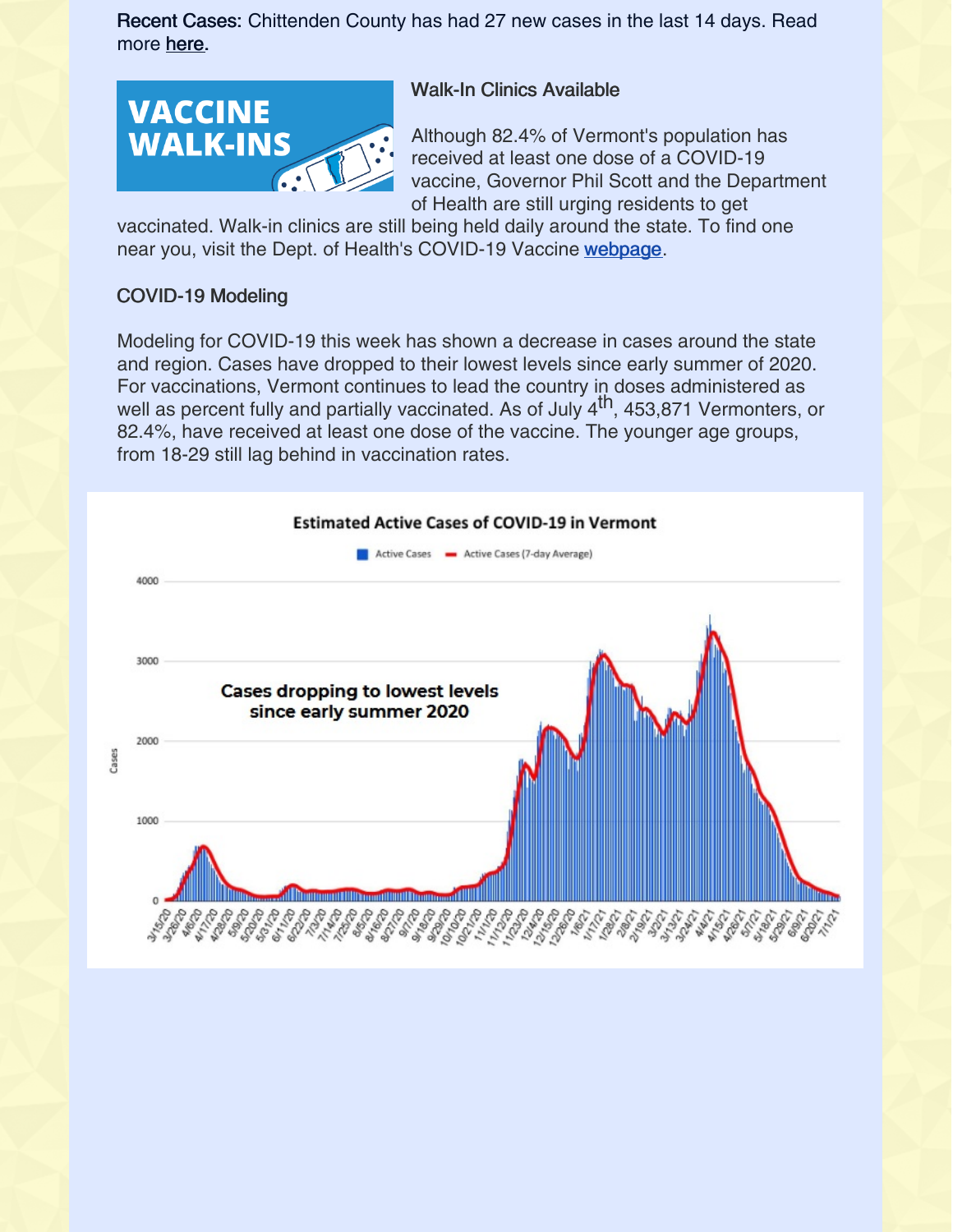#### **Vermont Vaccination Progress**



Source: Vermont Dept. of Health-July 6, 2021

# Department Updates

Julie Graeter Town Clerk

#### Property Tax Billing

The new property tax billing cycle started July f<sup>st</sup>, and property tax bills are being printed and mailed. Property owners will receive bills in the mail by July 15<sup>th</sup>. When you receive your bill, make sure you review it for the correct tax rate and state payment related to filing your VT Homestead Declaration/Property Tax Credit. The



final deadline to file this is October 15<sup>th</sup>, 2021. Get it in sooner rather than later! To find forms, file online, and for more information on your property tax bill, [click](https://tax.vermont.gov/property-owners/homestead-declaration) here.

The 2021/2022 property tax bill has a new look. It provides more information on the school and town tax rates, how they are determined, and why we collect them. If you have any questions please contact the Town Clerk's Office at 264-5520, email us at townclerk@colchestervt.gov, or visit us during office hours, Mon.-Fri., 7:30 a.m. to 4:30 p.m.

33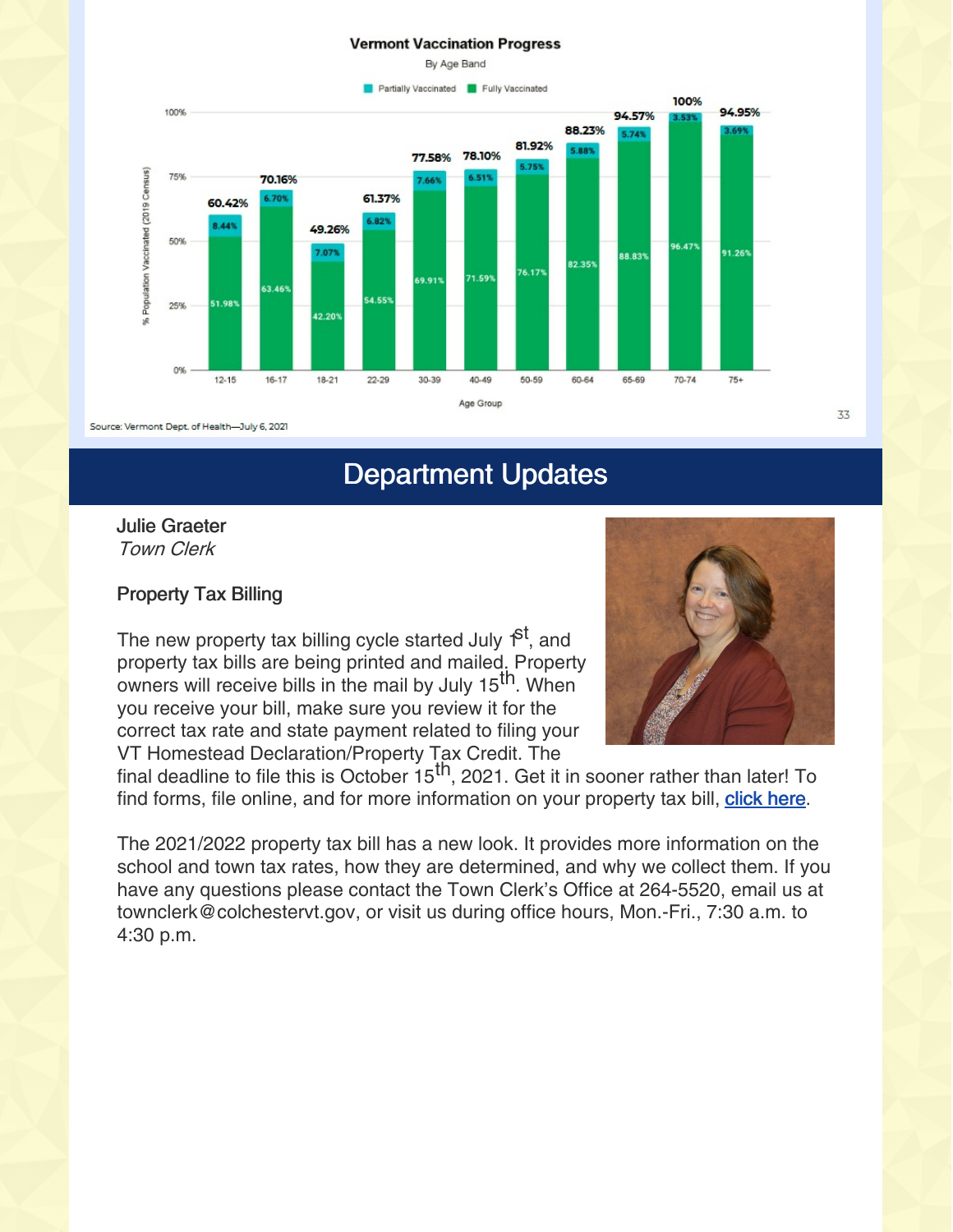| <b>Property Tax Bill</b><br>2021/2022<br>xx-xxxxxx-xxxxxxx<br>Location: XX Colchester Street<br>Address                                                                                                                                                                                                                                                                                                                                                                                                                                                                                                                                                                                                                                                                                                                                                                                                                                                                                                                                                                                                                                                                           | <b>Town of Colchester</b><br>781 Blakely Rd.<br>Colchester, VT 05446<br>802-264-5520<br>www.colchestervt.gov<br>07/02/2021 | NOTE: Please forward to new owner if property is sold.                                                         | Installments not paid by the end of the office hours on the due date<br>become delinquent and will be collected with 5% penalty for 30 days<br>and an additional 3% after 30 days; plus 1% interest per month for 90<br>days, 1.5% per month there after. Official US Postmark accepted.<br>Postdated checks are not accepted, all payments will be processed<br>immediately. Payment options are found at www.colchestervt.gov.<br>HOUSESITE TAX INFORMATION |
|-----------------------------------------------------------------------------------------------------------------------------------------------------------------------------------------------------------------------------------------------------------------------------------------------------------------------------------------------------------------------------------------------------------------------------------------------------------------------------------------------------------------------------------------------------------------------------------------------------------------------------------------------------------------------------------------------------------------------------------------------------------------------------------------------------------------------------------------------------------------------------------------------------------------------------------------------------------------------------------------------------------------------------------------------------------------------------------------------------------------------------------------------------------------------------------|----------------------------------------------------------------------------------------------------------------------------|----------------------------------------------------------------------------------------------------------------|---------------------------------------------------------------------------------------------------------------------------------------------------------------------------------------------------------------------------------------------------------------------------------------------------------------------------------------------------------------------------------------------------------------------------------------------------------------|
| 1706917<br>$SPAN$ #153-048- $xxxxx$<br>SCL CODE: 048<br>նո <sub>ւնն</sub> իկերիկերիկութերիկերիկութեան<br>Colchester Owner<br>OWNER<br>Colchester Street Address<br>COLCHESTER VT 05446<br>FOR INCOME TAX PURPOSES                                                                                                                                                                                                                                                                                                                                                                                                                                                                                                                                                                                                                                                                                                                                                                                                                                                                                                                                                                 |                                                                                                                            |                                                                                                                |                                                                                                                                                                                                                                                                                                                                                                                                                                                               |
| <b>ASSESSED VALUE</b><br>REAL                                                                                                                                                                                                                                                                                                                                                                                                                                                                                                                                                                                                                                                                                                                                                                                                                                                                                                                                                                                                                                                                                                                                                     | 18,600                                                                                                                     |                                                                                                                | <b>NONHOMESTEAD</b><br>18,600                                                                                                                                                                                                                                                                                                                                                                                                                                 |
| 18,600<br>18,600<br><b>TOTAL TAXABLE VALUE</b><br>186.00<br>186.00<br>GRAND LIST VALUES<br>State Education Tax Rate:<br>Homestead/Non-homestead<br>The Scleetboard is the<br>Municipal Services Tax Rate:<br>rates are set annually by the VT Legislature and<br>legislative body that sets the municipal services tax<br>the Dept. of Taxes. This portion is collected by<br>mate to maise the necessary furds to cover the cost<br>the town and submitted to the Colchester School<br>of providing municipal services in the Town of<br>District as required by the State of Vermont.<br>Colchester.<br>For tax calculation see reverse side.<br><b>Colchester</b><br><b>EDUCATION TAXES</b><br>MUNICIPAL TAXES<br><b>TAXES</b><br>TAX RATE NAME<br>TAX RATE<br>$x$ GRAND LIST =<br>TAX RATE NAME<br><b>TAXES</b><br>TAX RATE<br>x GRAND LIST =<br>Town<br>0.5593<br>104.03<br>x186.00=<br>NON RESIDENTIAL EDUCATION<br>1.8681<br>$\times$ 85.00<br>347.47<br>347.47<br>104.03<br><b>TOTAL EDUCATION TAX</b><br>TOTAL MUNICIPAL TAX<br>MUNICIPAL STATE PAYMENT<br>0.00<br>EDUCATION STATE PAYMENT<br>0.00<br>MUNICIPAL NET TAX DUE<br>104.03<br>EDUCATION NET TAX DUE<br>347.47 |                                                                                                                            |                                                                                                                |                                                                                                                                                                                                                                                                                                                                                                                                                                                               |
| TAX SUMMARY Municipal Services + State Education<br>Amount Due<br>Due Date<br>$\perp$<br>88/16/2021<br>150.50<br>451.50<br><b>TOTAL TAX</b>                                                                                                                                                                                                                                                                                                                                                                                                                                                                                                                                                                                                                                                                                                                                                                                                                                                                                                                                                                                                                                       |                                                                                                                            |                                                                                                                |                                                                                                                                                                                                                                                                                                                                                                                                                                                               |
| $\mathbf{2}$<br>11/15/2021<br>150.50<br>0.00<br><b>TOTAL STATE PAYMENT</b><br>03/15/2022<br>150.50<br>3.<br>451.50<br>TOTAL NET TAX DUE                                                                                                                                                                                                                                                                                                                                                                                                                                                                                                                                                                                                                                                                                                                                                                                                                                                                                                                                                                                                                                           |                                                                                                                            |                                                                                                                |                                                                                                                                                                                                                                                                                                                                                                                                                                                               |
| TOWN OF COLCHESTER<br>Tax Year<br>2021/2022<br>08/16/2021<br>Due Date<br>Colchester Owner<br>XX-XXXXXX-XXXXXX                                                                                                                                                                                                                                                                                                                                                                                                                                                                                                                                                                                                                                                                                                                                                                                                                                                                                                                                                                                                                                                                     | TOWN OF COLCHESTER<br>Tax Year<br>2021/2022<br>11/15/202<br>Due Date<br>COLCHESTER OWNER<br>XX-XXXXXX-XXXXXXX              | TOWN OF COLCHESTER<br>Tax Year<br>2021/2022<br>03/15/2022<br>Due Date<br>COLCHESTER OWNER<br>XX-XXXXXX-XXXXXXX | <b>PLEASE RETURN THE STUBS</b><br>WITH PAYMENTS.<br>Cash, Checks, Credit/Debit<br><b>Payments Accepted</b>                                                                                                                                                                                                                                                                                                                                                    |
| Amount Due<br>150.50<br>121072501                                                                                                                                                                                                                                                                                                                                                                                                                                                                                                                                                                                                                                                                                                                                                                                                                                                                                                                                                                                                                                                                                                                                                 | Amount Due<br>150.50<br>121072502                                                                                          | Amount Due<br>150.50<br>121072503                                                                              | <b>OFFICE HOURS:</b><br>7:30AM - 4:30PM<br>(MONDAY - FRIDAY)<br>802-264-5520<br>TOWNCLERK@COLCIIESTERVT.GOV<br>WWW.COLCIIESTERVT.GOV                                                                                                                                                                                                                                                                                                                          |